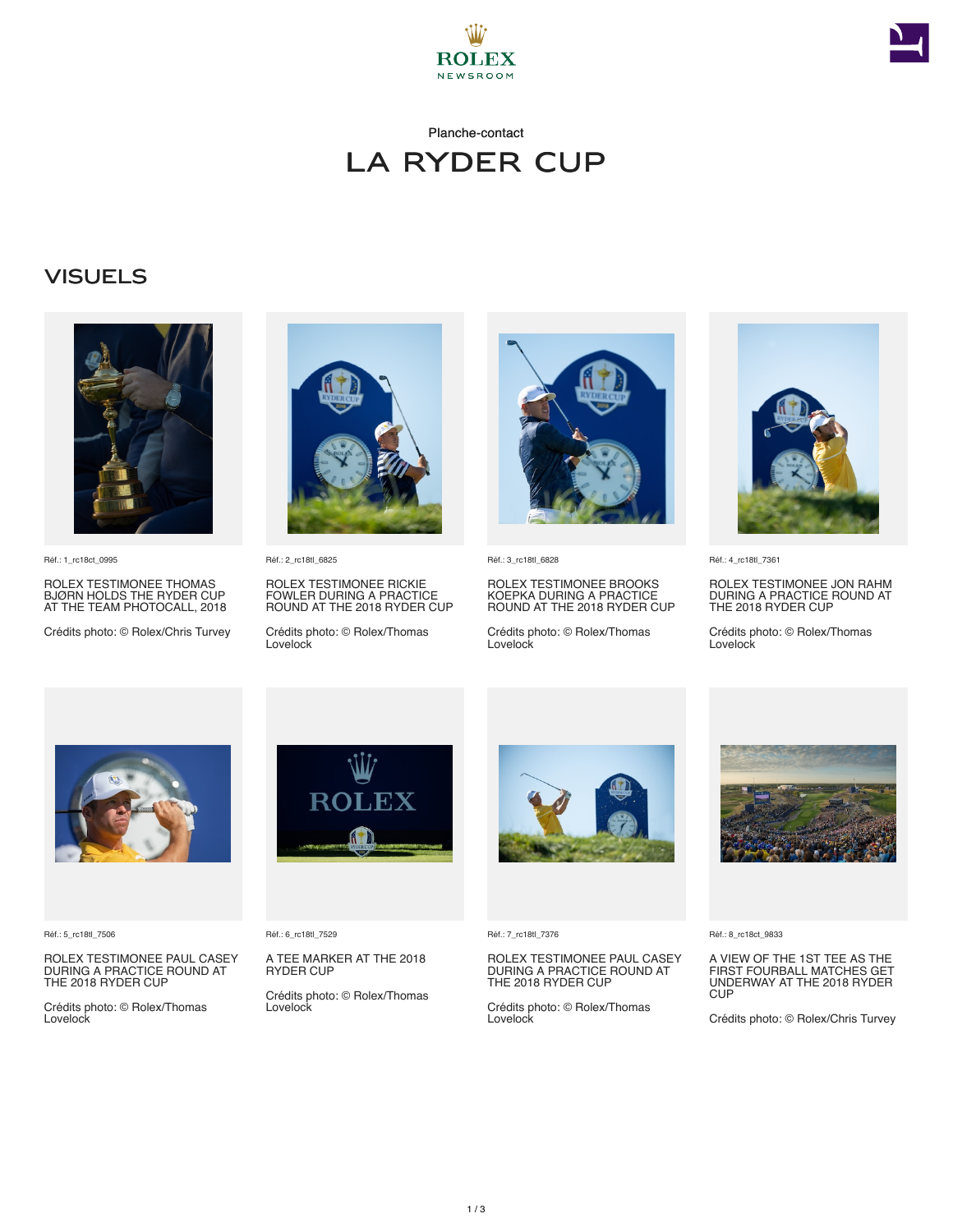

## Planche-contact La Ryder Cup



Réf.: 9\_rc18tl\_2253

ROLEX TESTIMONEE JON RAHM TEES OFF THE 1ST TEE ON DAY ONE OF THE 2018 RYDER CUP

Crédits photo: © Rolex/Thomas Lovelock



Réf.: 10\_rc18tl\_2493

ROLEX TESTIMONEE THORBJØRN OLESEN TEES OFF DURING DAY ONE OF THE 2018 RYDER CUP

Crédits photo: © Rolex/Thomas Lovelock



Réf.: 11\_rc18tl\_8566

ROLEX TESTIMONEE PAUL CASEY TEES OFF DURING DAY ONE OF THE 2018 RYDER CUP

Crédits photo: © Rolex/Thomas Lovelock



Réf.: 12\_rc18tl\_8845

ROLEX TESTIMONEE TIGER WOODS TEES OFF DURING DAY ONE OF THE 2018 RYDER CUP

Crédits photo: © Rolex/Thomas Lovelock



Réf.: 13\_rc18ct\_0034

ROLEX TESTIMONEE BRYSON DECHAMBEAU PLAYS A TEE SHOT DURING DAY ONE OF THE 2018 RYDER CUP

Crédits photo: © Rolex/Chris Turvey



Réf.: 14\_rc18ct\_0012

ROLEX TESTIMONES PHIL MICKELSON AND BRYSON DECHAMBEAU COMPARE NOTES ON A GREEN AT LE GOLF NATIONAL

Crédits photo: © Rolex/Chris Turvey



Réf.: 15\_rc18ct\_2257

ROLEX TESTIMONEE PAUL CASEY TEES OFF ON HOLE 11 DURING THE SATURDAY MORNING FOURBALLS AT THE 2018 RYDER **CUP** 

Crédits photo: © Rolex/Thomas **Lovelock** 



Réf.: 16\_rc18ct\_4463

FANS SILHOUETTED AGAINST AN EARLY MORNING SKY ON THE 6TH HOLE AT LE GOLF NATIONAL

Crédits photo: © Rolex/Chris Turvey